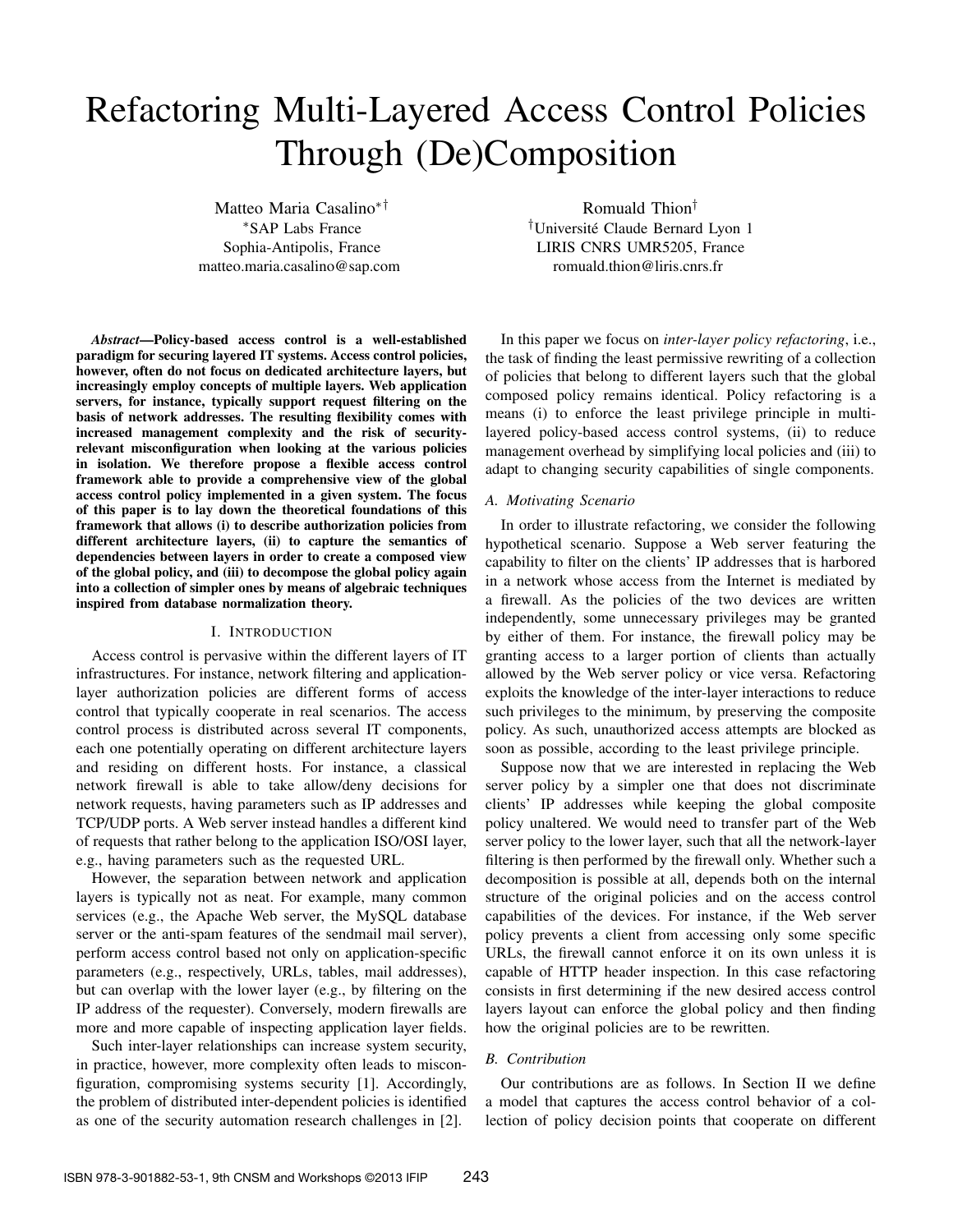TABLE I EXAMPLE OF FIELDS AND RELATED DOMAINS

|                                                                    | Meaning                                                                                                                                              | dom(f)                                                                                                                                                                                                             |
|--------------------------------------------------------------------|------------------------------------------------------------------------------------------------------------------------------------------------------|--------------------------------------------------------------------------------------------------------------------------------------------------------------------------------------------------------------------|
| $\mathsf{I}_\mathsf{s}$<br>ı,<br>$P_{s}$<br>$P_{d}$<br>н<br>U<br>Þ | IP source address<br>IP destination address<br>Port source<br>Port destination<br><b>HTTP Host Header</b><br>URL of HTTP Requests<br>Singleton field | Integers range $[0, 2^{32} - 1]$<br>Integers range $\left[0, 2^{32} - 1\right]$<br>Integers range $[0, 2^{16} - 1]$<br>Integers range $[0, 2^{16} - 1]$<br>Dot-separated strings<br>Strings complying with rfc1738 |

layers of the same IT infrastructure. In Section III we define composition of inter-dependent policies as the operation that, given a pair of access control decision functions, produces a composite decision function, decomposition being its inverse. In Section IV we provide a compact representation for our model based on which we devise algorithms that compute policy (de)composition and that we formally prove correct. In Section V we identify a criterion inspired from database normalization theory which characterizes precisely when policies can be decomposed and we show how it can be computed on our model. Moreover, we show how the proposed framework can be employed to solve the refactoring problem.

# II. ACCESS CONTROL LAYERS

In this section we lay the foundations of a model that captures the access control policy implemented by the collection of policy decision points that operate at different layers within the same IT infrastructure (e.g., firewalls, application servers, Web servers, database servers, etc.). In particular, we aim at characterizing each such layer in terms of its access control capabilities and its interface with the other layers.

We rely on a classic and general description of access control systems, where a logical subsystem (usually called *policy decision point*) associates, for a given policy, a unique *decision* to any possible *access control request* [4], [5].

Once we come to reason about the composition of layers, we need to consider relations between the different types of requests they handle. For instance, the IP and port destination fields of the requests handled by a firewall are related to the IP addresses and ports of available services (e.g., Web and application servers). Intuitively, a particular firewall, depending on its policy, either enables requests to be further processed by other policy decision points or block them right away. Keeping track of these relationships allows to determine how decisions taken by one layer's policy decision points influence the ones taken in other layers. In order to formalize the above concepts we start from access control request fields and types.

*Definition 1 (Request Field and Field's Domain): The finite set*  $F$  *is the universe of all request fields. Each field*  $f \in \mathcal{F}$  has a corresponding domain, written  $dom(f)$ , that is *the set of all possible values can take in a request.*

Table I presents some example request fields which we will refer to throughout the paper, together with their respective domains. The purpose of the special field  $\sharp$  is to represent a

fictitious singleton domain. A given set of fields identifies a type of access control requests, as stated in the next definition.

*Definition 2 (Request Type and Request Space): A request type is a finite subset of request fields*  $F \in 2^{\mathcal{F}}$ *.* 

*The request space*  $\mathfrak{Q}(F)$  associated with a request type  $F =$  ${f_i}_{i=1}^n$  *characterizes all the requests existing over*  $F$ *. It is the Cartesian product of the domains of the fields in*  $F: \mathfrak{Q}(F) =$  $dom(f_1) \times ... \times dom(f_n).$ 

To remove ambiguity, we assume fields to be totally ordered and we say that the product of Definition 2 shall be taken according to this order. The same applies to any formula involving products of (functions of) fields in this paper.

Example request types are  $F_{fw} = \{I_s, I_d, P_s, P_d, T_p\},\$ which characterizes requests handled by firewalls, or  $F_{ws}$  =  $\{I_s, H, U\}$  for application-layer requests for a Web server capable of filtering on the clients' IP address. Other combinations are possible too: for instance  $F_{fw} \cup \{H, U\}$  models the request type of a firewall that can inspect parts of the HTTP header.

The definition of access control request follows directly from those of request type and request space. We define two operations on requests: concatenation and projection.

*Definition 3 (Access Control Request): An access control request of type*  $F = \{f_i\}_{i=1}^n$  *is an element of the request space*  $\mathfrak{Q}(F)$ *. The requests belonging to*  $\mathfrak{Q}(F)$  *are therefore all the possible sequences*  $\langle v_1, \ldots, v_n \rangle$  *with*  $v_i \in \text{dom}(f_i)$ *. The ith coordinate of*  $q \in \mathfrak{Q}(F)$  *is written*  $q(i) = v_i$ *.* 

*Given the requests*  $q_1$  *and*  $q_2$  *having disjoint request types*  $F_1, F_2$ , their concatenation is the request  $q_1+q_2$  (also denoted  $q_1q_2$ ) such that,  $\forall f \in F_1 \cup F_2$ ,  $(q_1+q_2)(f) = q_i(f)$  if  $f \in F_i$ *(with*  $i \in \{1, 2\}$ *).* 

*Given a request q, its projection on some subset* P of its *request type is denoted by*  $q|_P$  *and it is the restriction of the sequence* q to the fields in  $P = \{p_1 \dots p_n\}$ : it is defined by  $q|_P = \langle q(p_1) \dots q(p_n) \rangle$ *.* 

We are now ready to provide a formal description of access control layers. An access control layer represents a collection of policy decision points that are all capable of processing access control requests of the same type. It conveys essentially the following three pieces of information:

- <sup>∙</sup> the type of access control requests that are in the layer's scope, i.e., those which the layer's decision points are deputed to express a decision for;
- <sup>∙</sup> how the request type handled locally relates to that of requests handled within other layers;
- <sup>∙</sup> which decision is taken, for every request, by any decision point in the layer according to its policy.

*Definition 4 (Access Control Layer): An Access Control Layer (ACL) is a triple*  $\langle F, C, \delta \rangle$  *where:* 

- (i)  $F \in 2^{\mathcal{F}}$  *is the layer request type*;
- (ii)  $C \in 2^{\mathcal{F}} \setminus \{ \emptyset \}$ *, s.t.*  $C \cap F = \emptyset$ *, is the layer coupling type*;
- (iii)  $\delta : \mathfrak{Q}(C) \to (\mathfrak{Q}(F) \to D)$  *is the access decision function with the set of decisions.*

The coupling type  $C$  characterizes the interface with the layers an ACL can be composed with. Every value in the coupling space  $c \in \mathfrak{Q}(C)$  identifies a policy decision point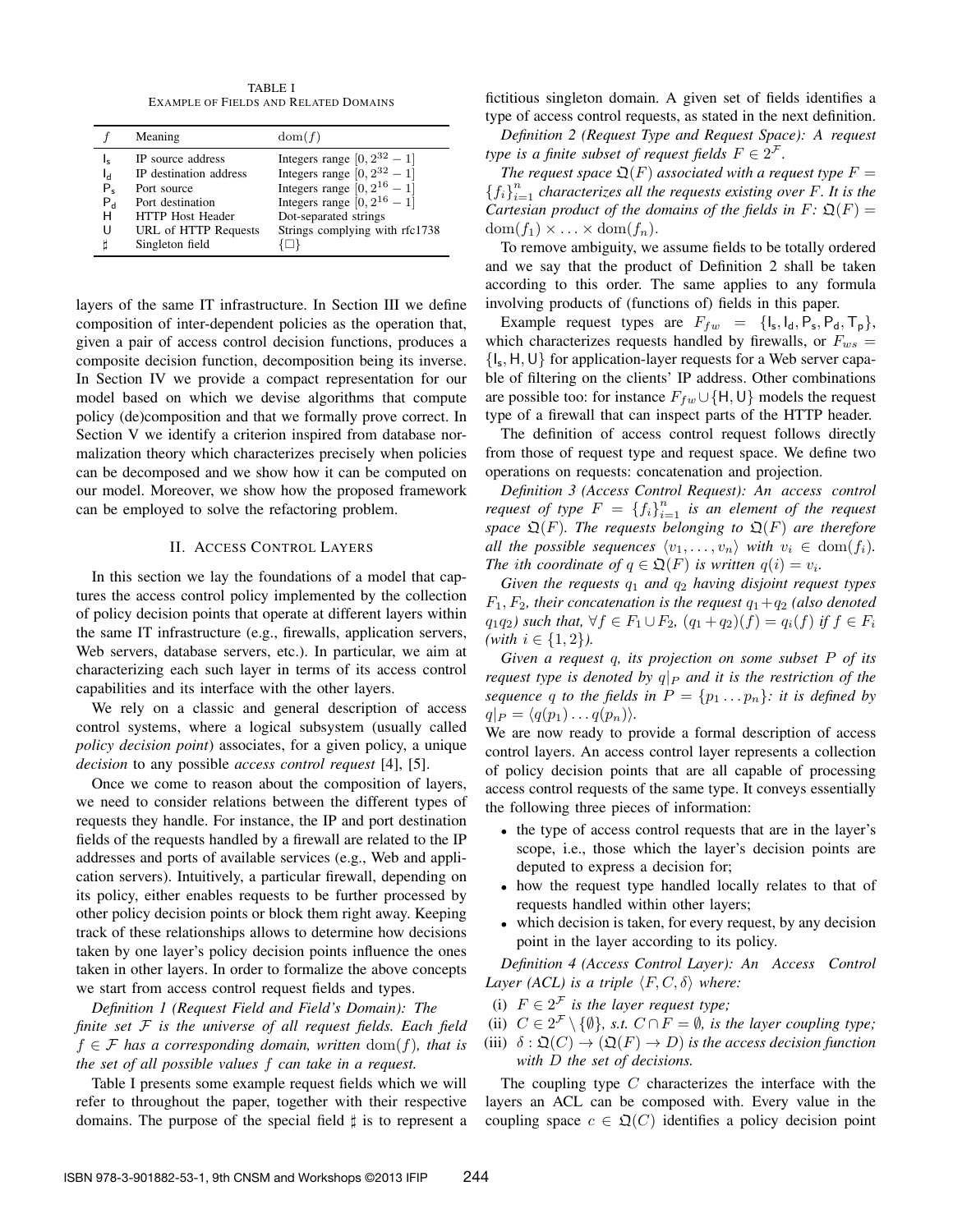TABLE II EXAMPLE DECISION FUNCTION  $\delta_a$ 

| Iء                                  | I٩                             | P.                         | $P_d$              | D        |
|-------------------------------------|--------------------------------|----------------------------|--------------------|----------|
| $1.1.1.*$<br>$2.2.*.*$<br>$3.3.*.*$ | $1.1.1.*$<br>1111<br>$1.1.1.*$ | $\ast$<br>$\ast$<br>$\ast$ | $\ast$<br>80<br>80 |          |
|                                     |                                |                            |                    | $\Omega$ |

TABLE III EXAMPLE DECISION FUNCTION  $\delta_b$ 

| ıч      | $P_{\rm d}$ | ı,                                                                   |                                                               |                                                      |  |
|---------|-------------|----------------------------------------------------------------------|---------------------------------------------------------------|------------------------------------------------------|--|
| 1.1.1.1 | 80          | **** \ $3.3.3.*$<br>$1.1.1.*$<br>$2.2.2.*$<br>$1.1.1.*$<br>$2.2.3.*$ | acme.com<br>acme.com<br>acme.com<br>beta.com<br>beta.com<br>. | /public/ $*$<br>/private/*<br>/private/*<br>/∗<br>/* |  |
| .       |             |                                                                      |                                                               |                                                      |  |

in this layer; the function  $\delta(c) : \mathfrak{Q}(F) \to D$ , mapping every request  $q \in \mathfrak{Q}(F)$  to a unique decision, represents its policy.

Suppose a scenario where a firewall FW protects the access to the IP network 1.1.1.0/24 in which resides a Web server WS listening on the address 1.1.1.1 and TCP port 80. Other services may possibly be running in the same IP network.

Depending on the access control capabilities of the policy decision points we consider, several configurations of access control layers are possible. Assume that WS supports IP address filtering. We then have  $L_a = \langle \{I_s, I_d, P_s, P_d\}, \{\sharp\}, \delta_a \rangle$ and  $L_b = \langle \{I_s, H, U\}, \{I_d, P_d\}, \delta_b \rangle$ , where a possible instance of  $\delta_a$  (resp.  $\delta_b$ ) is reported in Table II (resp. Table III).

Each row in the tables maps all the requests matching to the wildcards to the decision reported in the last column. The set difference symbol "∖" represents exceptions (e.g., ∗.∗.∗.∗ ∖ 3.3.3.∗ means every IP address except the subnet 3.3.3.0/24). The ellipsis "..." represents all the requests that do not match any other row. Note that the graph of decision functions is in principle huge or even infinite (depending on the fields' domains); we will deal with this issue in Section IV.

The policy decision points within  $L<sub>b</sub>$  are uniquely identified by pairs in the coupling space  $\mathfrak{Q}(\lbrace I_d, P_d \rbrace) = \text{dom}(I_d) \times$  $dom(P_d)$ . As only one such decision point is known, namely the Web server WS identified by the pair  $c_{ws} = \langle 1.1.1.1, 80 \rangle$ ,  $\delta_b(c_{ws})$  is a completely definite function that represents the policy of WS. In contrast,  $\delta_b(c) = \mathfrak{Q}(\{I_s, H, U\}) \mapsto \perp$  for all  $c \neq c_{ws}$ , meaning that every other (unknown) decision point yields an undefined  $($  $\perp)$  decision for every possible request.

Not fixing a particular set of decisions in Definition 4 gives us flexibility to model different aspects of reality. In our running example, we illustrate this by making undefined behavior explicit, which leads to a form of partial knowledge reasoning. We argue that this eases the applicability of our approach to real world scenarios, where, even if it is not always possible to model every detail of the system, we still want to be able to drive consistent and insightful conclusions.

The fictitious coupling type  $\{\sharp\}$  of  $L_a$  does not allow any



choice in the coupling space, hence we cannot distinguish different policy decision points in this layer. The reason why we do not consider multiple firewalls is that the interest in analyzing distributed network filtering typically concerns intralayer dependencies, whereas we only want to model (and reason about) inter-layer dependencies. We believe that intralayer reasoning is an orthogonal problem that, as argued in Section VI, has already been addressed in related work.

Note that more layers could be added on top of  $L<sub>b</sub>$ . For instance, Web applications running on certain virtual hosts within the Web server and performing access control based on application-specific fields, such as users, roles, actions and resources. However, for the sake of conciseness, in this paper we limit the scope of our analysis to these two layers.

# III. COMPOSITION AND DECOMPOSITION

In this section we define composition as a binary operation between ACLs. In order to compose access control layers, we first need a way to combine the decisions yielded by their respective policies. We thus briefly discuss how this is achieved by equipping the set of decisions with a suitable algebraic structure named *decision space*.

The standard decision space is  $\mathbb{B} = \{0, 1\}$  where 0 stands for prohibition and 1 for authorization. Note that in this case the decision function  $\delta : \mathfrak{Q}(F) \to \mathbb{B}$  simply tests whether some request  $q \in \mathfrak{Q}(F)$  is a member of a set  $Q^{Auth} \subseteq \mathfrak{Q}(F)$ of authorized queries. Many existing languages (e.g., [5], [6],  $[7]$ ) assume that the decision space is larger than  $\mathbb B$  to include for instance undefined decision  $(\perp)$  or conflicting decision  $(\top)$ to cope with modular specification of authorization policies. Here we equip the decision space with operators, denoted ⊔ and ⊓, that generalize the boolean disjunction and conjunction.

*Definition 5 (Decision Space): A decision space is a bounded distributive lattice*  $\langle D, \sqcup, \sqcap \rangle$ *, where*  $D$  *is a non empty finite set of decisions and* ⊔, ⊓ *are respectively the least upper bound and greatest lower bound operators on D. The lattice top and bottom elements are denoted respectively*  $\mathbf{1}_D$  *and*  $\mathbf{0}_D$ *.* 

Where no ambiguity arises we identify a decision space with its underlying set  $D$ . Figure 1a shows the Hasse diagrams of the boolean decision space  $\mathbb B$  and its extension to undefined decisions  $\mathbb{B}_{\perp}$ , which we use throughout the rest of the paper.

The key to ACL composition is the overlap of request types, because it implies interdependency between decisions taken by different decision functions. Let  $L_1 = \langle F_1, C_1, \delta_1 \rangle$  and  $L_2 = \langle F_2, C_2, \delta_2 \rangle$  be two ACLs that act in composition, e.g.,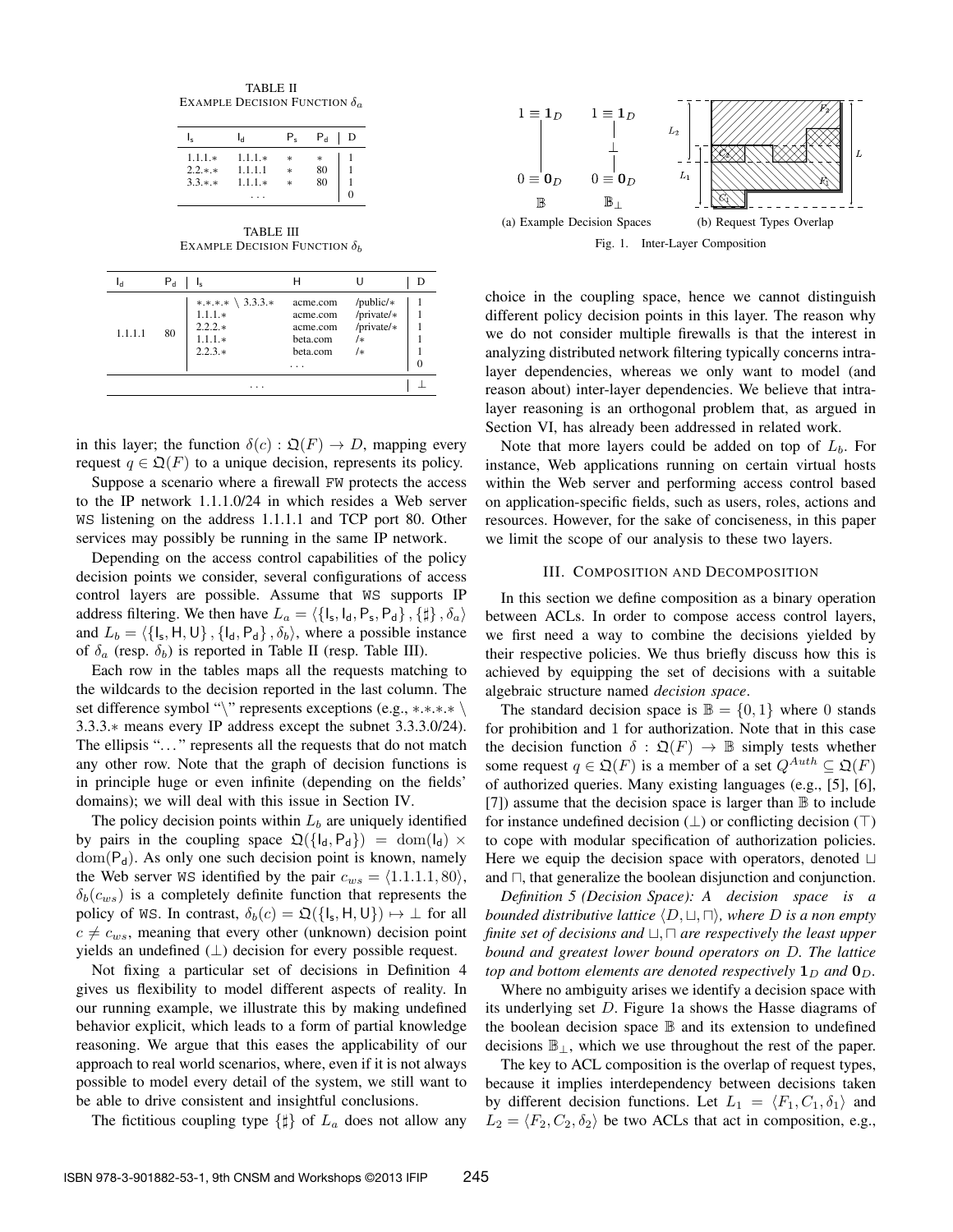TABLE IV EXAMPLE DECISION FUNCTION  $\delta_c$ 

| ı,                     | Ъd                 | $P_{s}$ | $P_{d}$ | н        |              | D |
|------------------------|--------------------|---------|---------|----------|--------------|---|
| $1.1.1.*$              | 1.1.1.1            | $\ast$  | < 79    | $\ast$   | $\ast$       |   |
| $1.1.1.*$              | 1.1.1.1            | $\ast$  | 80      | acme.com | /public/ $*$ |   |
| $1.1.1.*$              | 1.1.1.1            | $\ast$  | 80      | acme.com | /private/*   |   |
| $1.1.1.*$              | 1.1.1.1            | $\ast$  | 80      | beta.com | /∗           |   |
| $1.1.1.*$              | 1.1.1.1            | $\ast$  | > 81    | $\ast$   | $\ast$       |   |
| $1.1.1.*$              | $1.1.1.*\$ 1.1.1.1 | $\ast$  | $\ast$  | $\ast$   | $\ast$       |   |
| $2.2.*.*$              | 1.1.1.1            | $\ast$  | 80      | acme.com | /public/ $*$ |   |
| $2.2.2.*$              | 1.1.1.1            | $\ast$  | 80      | acme.com | /private/*   |   |
| $2.2.3.*$              | 1.1.1.1            | $\ast$  | 80      | beta.com | /∗           |   |
| $3.3.*.*$              | $1.1.1.*\$ 1.1.1.1 | $\ast$  | 80      | $\ast$   | $\ast$       |   |
| $3.3.*.*$<br>$3.3.3.*$ | 1.1.1.1            | $\ast$  | 80      | acme.com | /public/ $*$ |   |
|                        |                    | .       |         |          |              |   |

suppose  $L_2$  is over  $L_1$  in the network stack. Then, every lower layer request shall match to some upper layer policy decision point, hence the upper layer coupling type  $C_2$  is included in the lower layer request type  $F_1$ . Furthermore, it may be the case that the two layers' request types have some fields in common (i.e.,  $F_1$  and  $F_2$  have a non empty intersection). Figure 1b depicts this situation, where the double hatched areas highlight the overlap between layers.

The union of the request types of  $L_1$  and  $L_2$  can then be thought as the request type of a new ACL  $L$ , that we are going to define as their composition. The decision function of L needs to depend both on  $\delta_1$  and  $\delta_2$ . If we assumed a boolean decision space, then we would expect every lower layer request  $q_l$  that agrees with an upper layer request  $q_u$ to yield a composite request that is allowed *if and only if* both  $q_l$  and  $q_u$  are allowed. In the following definition we generalize this intuition by substituting the logic conjunction by the greatest lower bound operator ⊓.

*Definition 6 (ACL Composition): Given the ACLs*  $L_1$  =  $\langle F_1, C_1, \delta_1 \rangle$  *and*  $L_2 = \langle F_2, C_2, \delta_2 \rangle$  *such that*  $C_2 \subseteq F_1$  *and*  $C_1 \cap F_2 = \emptyset$ , their composition is the ACL  $L_1 \otimes L_2 =$  $\langle F_1 \cup F_2, C_1, \delta \rangle$ , where  $\delta$  is defined as follows:

$$
\delta: \mathfrak{Q}(C_1 \cup F_1 \cup F_2) \to D
$$
  

$$
q \mapsto \delta_1(q|_{C_1 \cup F_1}) \cap \delta_2(q|_{C_2 \cup F_2}).
$$
 (1)

As an example, we consider the composition  $L_c$  of ACLs  $L_a$  and  $L_b$  introduced in Section II.  $L_a \otimes L_b$  =  $L_c = \langle {\{\mathsf{I_s},\mathsf{I_d},\mathsf{P_s},\mathsf{P_d},\mathsf{H},\mathsf{U}\}\,\text{,}\,\{\{\!\!\{\!\!\{\!\!\}\!\}\,\text{,}\,\delta_c\}\!\!\},\,\text{where the graph of }$  $\delta_c$  is represented in Table IV. For instance, the request  $\langle 2.2.2.1, 1.1.1.1, 0, 80, \text{acme.com}, \text{/private/} \rangle$  is authorized in  $L_c$  because  $L_a$  allows  $\langle 2.2.2.1, 1.1.1.1, 0, 80 \rangle$  and  $L_b$  allows ⟨2.2.2.1, acme.com, /private/⟩. However, the decision related to the request  $\langle 3.3.3.3, 1.1.1.20, 0, 80, \text{acme.com}, \text{/private/} \rangle$  is  $\perp$  because it is unknown whether any Web server is listening on the IP address 1.1.1.20.

Given an ACL  $L = \langle F, C, \delta \rangle$ , decomposition is the problem of finding ACLs  $L_1 = \langle F_1, C_1, \delta_1 \rangle$  and  $L_2 = \langle F_2, C_2, \delta_2 \rangle$ such that  $L_1 \otimes L_2 = L$ . As Definition 6 fixes the request types of the candidate decompositions, the problem amounts to compute  $\delta_1$  and  $\delta_2$  from  $\delta$ . This means that, for every request  $q_1 \in \mathfrak{Q}(F_1 \cup C_1)$ , we need the value of  $\delta_1(q_1)$  as a function of all the requests  $q \in \mathfrak{Q}(F)$  such that  $q|_{F_1 \cup C_1} = q_1$ .

In the case of a boolean decision space, the natural semantics we would like to assign to such an operation is that of *projection*. For instance, let  $\delta : \mathfrak{Q}(F) \to \mathbb{B}$ . Its projection on  $P \subseteq F$  would be  $\pi_P(\delta) : \mathfrak{Q}(P) \to \mathbb{B}$  such that  $\pi_P(\delta)(q)=1$ if and only if  $\delta(q') = 1$  for at least one  $q' \in \mathfrak{Q}(F)$  s.t.  $q' |_{F_1 \cup C_1} = q$ . Hence,  $\pi_P(\delta)$  would map each q to the logic disjunction of all such  $\delta(q')$ . In the next definition we generalize to larger decision spaces by replacing disjunction with least upper bound ⊔.

*Definition 7 (Projection): The projection of a decision function*  $\delta : \mathfrak{Q}(F) \to D$  *over the set of fields*  $P \subseteq F$  *is the decision function*  $\pi_P(\delta)$  *defined as follows:* 

$$
\pi_P(\delta) : \mathfrak{Q}(P) \to D
$$
  
\n
$$
q \mapsto \bigsqcup_{x \in \mathfrak{Q}(F \setminus P)} \delta(q + x).
$$
 (2)

As stated in the next proposition, *decompositions* obtained through projection are always the *least permissive* among those that preserve the composite decision function unchanged.

*Proposition 1 (Least Privilege Decomposition): Let*  $L =$  $\langle F_1 \cup F_2, C_1, \delta \rangle$  *such that*  $L = \langle F_1, C_1, \delta_1 \rangle \otimes \langle F_2, C_2, \delta_2 \rangle$ *. Then,*  $\forall q \in \mathfrak{Q}(F_i \cup C_i)$ ,  $\pi_{F_i \cup C_i}(\delta)(q) \leq \delta_i(q)$  for  $i \in \{1, 2\}$ *.* 

This result guarantees the least privilege principle for policy refactoring as stated in the introduction. We begin to see that the definitions of composition and decomposition can be suitable tools to tackle the refactoring problem.

## IV. COMPACT REPRESENTATION

The request spaces we considered so far are, in general, infinite or very large in cardinality. This follows from the fact that each field can have either an infinite (e.g. URLs) or a very big (e.g. IP addresses) domain of values. In order to cope with this issue, in this section we introduce a finite and compact representation for generic request spaces and decision functions. We then show how (de)composition can be computed on instances of such a representation.

*Definition 8 (Field Descriptor): Given a request field*  $f \in$ F, a field descriptor for f is a structure  $\langle \Phi_f, \llbracket \cdot \rrbracket_f \rangle$  where  $\Phi_f$ *is a language that allows to describe sets of elements in the*  $\emph{domain of $f$ and $\llbracket \cdot \rrbracket_f$ : $\Phi_f$ \rightarrow $2^{\mathrm{dom}(f)$} $ is an interpretation}$ *function that maps every sentence of the language to its extension, i.e., the subset of the field's domain it describes.*

*Furthermore, the language*  $\Phi_f$  *is closed under the intersection of sentences' extensions, namely*  $\forall \varphi_1, \varphi_2 \in \Phi_f$ ,  $\exists \varphi_3 \in$  $\Phi_f$  s.t.  $[\![\varphi_3]\!]_f = [\![\varphi_1]\!]_f \cap [\![\varphi_2]\!]_f$ . For every such combination *we call*  $\varphi_3$  *the conjunction of*  $\varphi_1, \varphi_2$ *, written*  $\varphi_3 = \varphi_1 \wedge \varphi_2$ *.* 

To illustrate the concept, we consider a field descriptor that allows to describe intervals of positive integers. A bounded interval is described by a pair of integers representing its minimum and maximum values; an unbounded one has its maximum value set to  $\infty$ . The conjunction of two intervals is the (potentially empty) interval ranging from the maximum of their lower boundaries to the minimum of their upper ones. E.g., if  $\varphi_1 = [0, 100], \varphi_2 = [20, \infty]$  and  $\varphi_3 = [200, 300],$ we have  $\varphi_1 \wedge \varphi_2 = [20, 100]$  and  $[\varphi_1 \wedge \varphi_3] = \emptyset$ ,  $[\varphi_1] =$  $\{0, 1, \ldots, 100\}, \llbracket \varphi_1 \wedge \varphi_2 \rrbracket = \{20, 21, \ldots, 100\}.$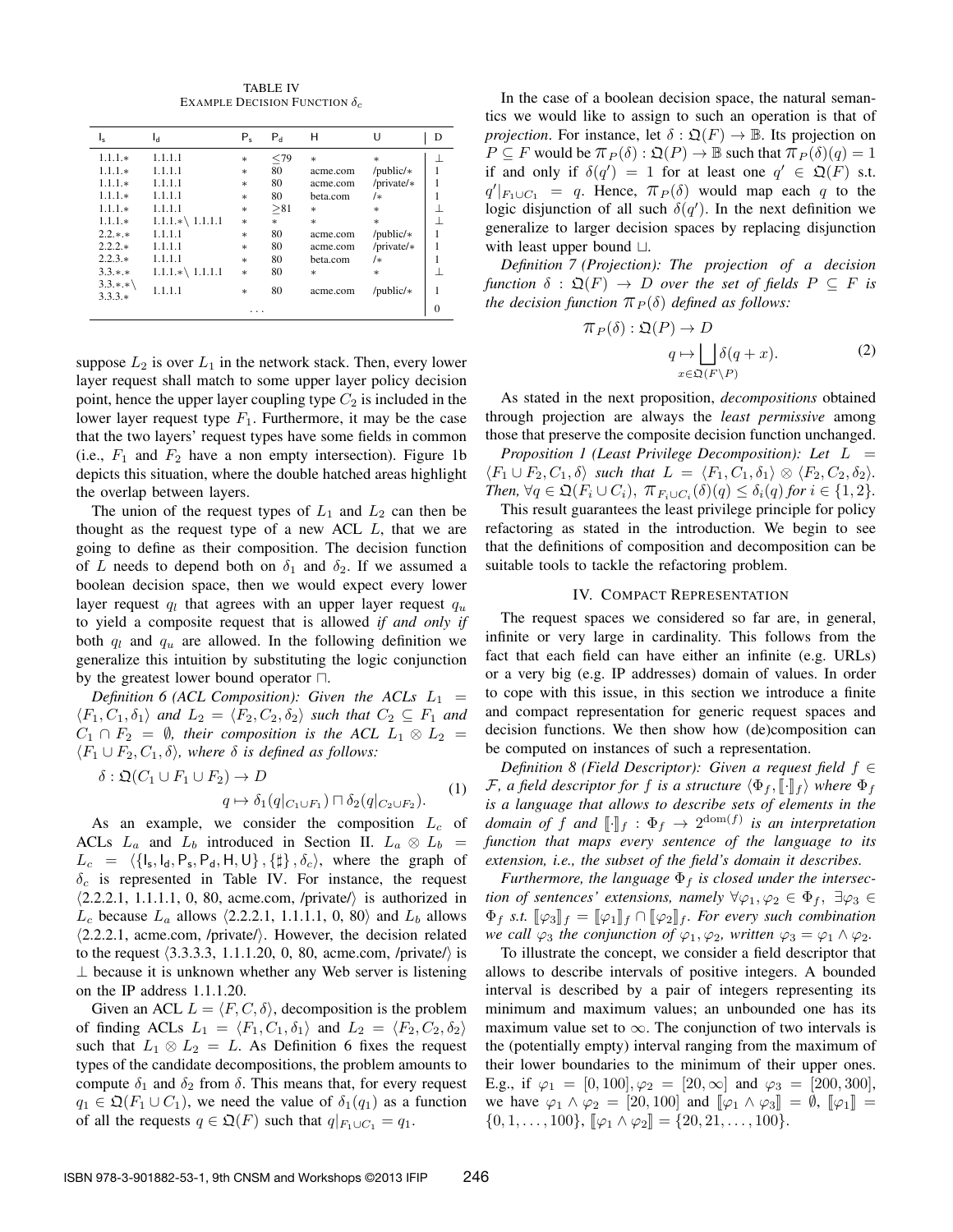This descriptor is already suitable for representing many of the fields introduced in Table I (i.e.,  $I_s$ ,  $I_d$ ,  $P_s$ ,  $P_d$ ). For fields associated with large or infinite domains of strings (such as U) we could analogously define a field descriptor where the sentences in  $\Phi$  are arbitrary regular expressions, and their conjunction is the intersection of the corresponding automata.

When we put together a collection of field descriptors, we obtain an object suitable to describe sets of requests. This is formalized in the following definition, which recasts Definitions 2 and 3 to the language of field descriptors.

*Definition 9 (Requests Descriptor): Let be a set of fields* and, for every field  $f \in F$ , let  $\langle \Phi_f, \llbracket \cdot \rrbracket_f \rangle$  be an associated field *descriptor. We then define the requests descriptors space on*  $F = \{f_i\}_{i=1}^n$  as the product of all the languages  $\Phi_{f_i}: \Psi(F) =$  $\Phi_{f_1} \times \ldots \times \Phi_{f_n}$ . Every sequence  $\psi = \langle \varphi_1, \ldots, \varphi_n \rangle \in \Psi(F)$ *is a Request Descriptor (RD) for the request space*  $\mathfrak{Q}(F)$ *.* 

*The concatenation*  $\psi + \psi'$  *and the projection*  $\psi|_{P \subseteq F}$  *from Definition 3 extend naturally to RDs. Moreover, if*  $\psi$  =  $\langle \varphi_1,\ldots,\varphi_n\rangle$  ,  $\psi'=\langle \varphi'_1,\ldots,\varphi'_n\rangle$  are RDs on  $\mathfrak{Q}(F)$ , we define *their conjunction as*  $\psi \wedge \psi' = \langle \varphi_1 \wedge \varphi'_1, \dots, \varphi_n \wedge \varphi'_n \rangle$ *.* 

The extension of a RD  $\psi$ , written  $[\![\psi]\!]_F$ , is the product of the extension of the sentences  $\varphi_i$ . Formally:  $[\![\psi]\!]_F = [\![\psi(f_1)]\!]_{f_1} \times$  $\ldots \times [\![\psi(f_n)]\!]_{f_n}.$ 

Now, we can define a finite descriptor for decision functions. *Definition 10 (Decision Function Descriptor): Given a set of fields F and a decision space D, a Decision Function* 

*Descriptor (DFD) is a finite relation*  $\Delta \subseteq \Psi(F) \times D$  that *covers the entire request space*  $\mathfrak{Q}(F)$ *.* 

*The extension of*  $\Delta$  *is the decision function*  $\delta : \mathfrak{Q}(F) \to D$ , *written*  $\delta = \text{ext}(\Delta)$ *, defined as follows:* 

$$
\delta(q) = \bigsqcup \{ d \mid \langle \psi, d \rangle \in \Delta \land q \in [\![ \psi ]\!]_F \}, \forall q \in \mathfrak{Q}(F). \tag{3}
$$

Equation (3) associates each DFD with a unique decision function (namely its extension), which can be thought of as its semantics. The DFD extension maps every request  $q$  to the least upper bound of all the decisions being associated, in the DFD, with a request descriptor that matches  $q$ . Note how, given this semantics, requiring the complete coverage of the entire request space is not restrictive. In fact, this can always be achieved by including in the DFD a *default* RD that (i) matches all the possible requests and (ii) is associated with the decision **0**. Moreover, whenever a concrete policy language features a *deny by default* semantics (as it is typically the case, e.g., for firewalls), the translation of such policies to DFD reduces to computing decisions for all the possible overlaps among rules within the policy. As discussed in Section VI the latter problem has been already extensively studied in literature on policy conflicts, hence it is left out in this paper.

Algorithm 1 defines two procedures on DFDs that are consistent with the (de)composition of the respective extensions. The correctness of the algorithm, as stated in Proposition 2, is ensured by showing that the extension of the output DFDs equals the composition (Definition 6), resp. projection (Definition 7), of the input ones.

*Proposition 2 (Correctness of Algorithm 1): When*  $DFDCOMP(\langle F_1, C_1, \Delta_1 \rangle, \langle F_2, C_2, \Delta_2 \rangle) = \langle F_1 \cup F_2, C_1, \Delta \rangle,$ 

**Algorithm 1** ACL Composition and Projection with DFD

1: **procedure**  $DFDCOMP(\langle F_1, C_1, \Delta_1 \rangle, \langle F_2, C_2, \Delta_2 \rangle)$ 2:  $W \leftarrow (F_1 \cap F_2) \cup C_2$ <br>3:  $U \leftarrow (F_1 \cup C_1) \setminus W$ 3:  $U \leftarrow (F_1 \cup C_1) \setminus W$ <br>4:  $V \leftarrow (F_2 \cup C_2) \setminus W$ 4:  $V \leftarrow (F_2 \cup C_2) \setminus W$ 5:  $\Delta \leftarrow \emptyset$ 6: **for all**  $\langle \psi_1, d_1 \rangle \in \Delta_1$ ,  $\langle \psi_2, d_2 \rangle \in \Delta_2$  **do**<br>7: **if**  $\llbracket \psi_1 \rrbracket_W \wedge \psi_2 \rrbracket_W \llbracket w \neq \emptyset$  **then** 7: **if**  $[\![\psi_1\!]\_W \wedge \psi_2\!]\_W \rrbracket_W \neq \emptyset$  then 8:  $\psi \leftarrow (\psi_1|_W \wedge \psi_2|_W) + \psi_1|_U + \psi_2|_V$ <br>
9:  $\Delta \leftarrow \Delta \cup \{ \langle \psi, d_1 \sqcap d_2 \rangle \}$ 9:  $\Delta \leftarrow \Delta \cup \{ \langle \psi, d_1 \sqcap d_2 \rangle \}$ <br>10: **end if** 10: **end if** end for 12: **return**  $\langle F_1 \cup F_2, C_1, \Delta \rangle$ 13: **end procedure** 14: 15: **procedure**  $DFDPROJ(\Delta, P)$ 16: **return**  $\{\langle \psi |_P, d \rangle \mid \langle \psi, d \rangle \in \Delta\}$ 17: **end procedure**

*then*  $\langle F_1, C_1, \text{ext}(\Delta_1) \rangle \quad \otimes \quad \langle F_2, C_2, \text{ext}(\Delta_2) \rangle$  $\langle F_1 \cup F_2, C_1, \text{ext}(\Delta) \rangle$ *. Moreover, when* DFDPROJ $(\Delta) = \Delta'$ *, then*  $\pi_P(\text{ext}(\Delta)) = \text{ext}(\Delta').$ 

Note how Algorithm 1 benefits from the choice of allowing the descriptors in a DFD to overlap. In particular, the operations are defined without ever computing the disjunction or the complement of RDs (resp. the union and the difference of their extensions). This is convenient as the Cartesian product distributes with respect to intersection, but not to union and difference. Hence, as argued in [8], a number of RDs that grows linearly with the dimension of the product would be necessary to represent each union or difference.

In order to perform refactoring, we need to determine whether a decomposition is possible. This is equivalent to check if a decision function, once projected and composed back, equals itself. This translates into testing the equivalence of  $\langle F_1 \cup F_2, C_1, \Delta \rangle$  with  $\langle F_1, C_1, \pi_{F_1 \cup C_1}(\Delta) \rangle \otimes \langle F_2, C_2, \pi_{F_2 \cup C_2}(\Delta) \rangle$ , which, as different DFDs can have the same extension, means to compare the (possibly infinite) extensions of their DFDs. In the next section we deal with this issue by developing an alternative criterion to test decomposability.

#### V. REFACTORING

Through decomposition, we aim at factorizing the complexity of some layer's policy into simpler ones. This means that the request type of any of the decomposed layers shall be a strict subset of the one of the original (composite) layer.

The next result shows that it is not guaranteed that such a decomposition exists for a generic access control layer.

*Proposition 3: Given an ACL*  $L = \langle F_1 \cup F_2, C_1, \delta \rangle$  *it is not always possible to find two ACLs*  $\langle F_1, C_1, \delta_1 \rangle$ ,  $\langle F_2, C_2, \delta_2 \rangle$ *that decompose*  $L$  *with*  $F_2 \nsubseteq F_1$ *.* 

The last result can be illustrated through the following counterexample. Consider the decision function  $\delta_c$  (Table IV) and let  $q_1 = \langle 2.2.2.1, 1.1.1.1, 0, 80, \text{ acme.com}, \text{/private} \rangle$ ,  $q_2 = \langle 2.2.3.1, 1.1.1.1, 0, 80, \text{acme.com}, \text{/private/} \rangle$  and  $q_3 = \langle 2.2.3.1, 1.1.1.1, 0, 80, \text{ beta.com}, \Delta \rangle$ . Note that, in case  $C_1 \cup F_1 = \{I_s, I_d, P_s, P_d\}$  and  $C_2 \cup F_2 = \{I_d, P_d, H, U\}$ , we have indeed a contradiction. In fact, as  $\delta(q_2)=0$ , we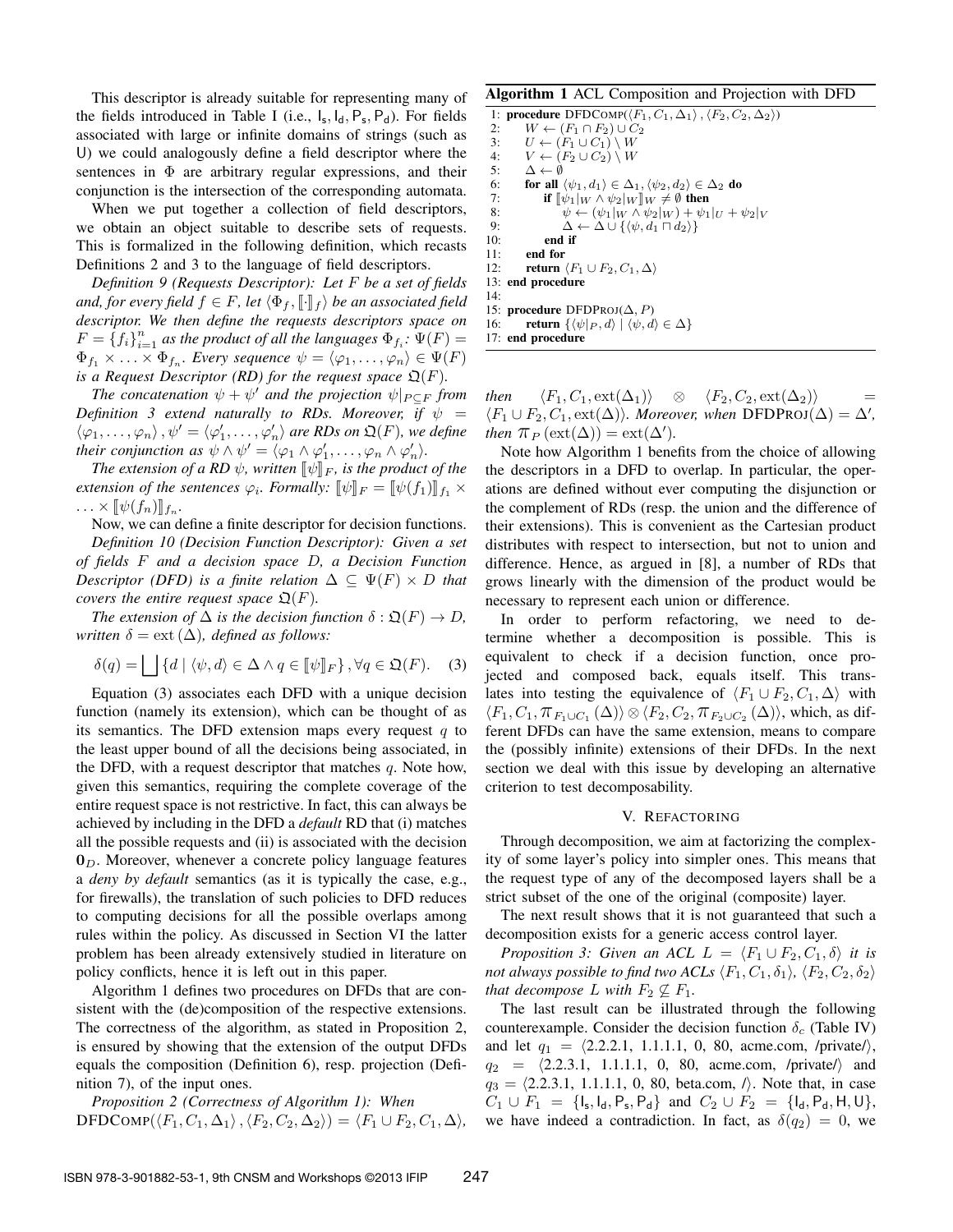need either  $\delta_1(\langle 2.2.3.1, 1.1.1.1, 0, 80 \rangle) = \delta_1(x) = 0$  or  $\delta_2(\langle \text{acme.com}, \text{/private} \rangle) = \delta_2(y)=0.$  On the other hand, as  $\delta(q_1) = \delta(q_3) = 1$ , both  $\delta_1(x) = 1$  and  $\delta_2(y) = 1$  must hold. Intuitively, we see that in order to have decomposability, the decisions associated to requests that satisfy a specific interfield dependency cannot be chosen independently one from another. The next definition formalizes this intuition.

*Definition 11 (Inter-Field Dependency): For W and V non-empty and disjoint subsets of F*, we say that a decision function  $\delta$  satisfies the Inter-Field Dependency (IFD) con*dition*  $W \rightarrow V$ , written  $\delta \models W \rightarrow V$ , if and only if  $\forall q, q' \in \mathfrak{Q}(F), \ q|_W = q'|_W \Rightarrow \delta(q) \sqcap \delta(q') = \delta(q|_{F \setminus V} +$  $q'|_V$ )  $\sqcap \delta(q|_V + q'|_{F \setminus V})$ .

We are now ready to state the main result of this section: IFDs precisely characterize when an ACL can be decomposed by projections without loss.

*Theorem 4 (Decomposability): Given a generic ACL*  $L =$  $\langle F_1 \cup F_2, C_1, \delta \rangle$ , the following are equivalent:

• 
$$
L = \langle F_1, C_1, \pi_{F_1 \cup C_1}(\delta) \rangle \otimes \langle F_2, C_2, \pi_{F_2 \cup C_2}(\delta) \rangle
$$

•  $\delta \models (F_1 \cap F_2) \cup C_2 \rightarrow (F_2 \setminus F_1).$ 

Theorem 4 gives an alternative criterion to test the decomposability of an ACL: we need to check if its decision function satisfies the IFD  $(F_1 \cap F_2) \cup C_2 \rightarrow (F_2 \setminus F_1)$ , for the subsets  $F_1, F_2, C_2$  of its request type (with  $C_2 \subseteq F_1$ ) that represent the new layers' layout we want to find a policy for.

IFDs are particularly interesting because they are constraints on the internal structure of the decision function that we can as well check on any corresponding DFDs. Algorithm 3 computes this check and the next proposition ensures its correctness.

*Proposition 5 (Correctness of Algorithm 3): Let*  $\Delta$  $\Psi(F) \times D$  be a DFD and W, V two non-empty and disjoint *subsets of F*. *Then,*  $\Delta \models W \rightarrow V \Leftrightarrow \text{ext}(\Delta) \models W \rightarrow V$ .

The key ideas underlying Algorithm 3 are as follows. First, we refactor the RDs contained in  $\Delta$  to make them partition the entire request space (lines 2–7) such that every request matches exactly one RD  $\psi_W + \psi_U + \psi_V$ . Second, for every  $\psi_W$ , we consider all the pairs  $\psi_U, \psi'_U$  and  $\psi_V, \psi'_V$  (lines 8, 9) and we compute the greatest lower bound of the decisions associated with all the pairs of requests matching respectively  $\psi_W + \psi_U + \psi_V$  and  $\psi_W + \psi'_U + \psi'_V$  (line 10). We finally check if the latter equals the greatest lower bound of all the pairs of requests matching  $\psi_W + \psi_U + \psi'_V$  and  $\psi_W + \psi'_U + \psi_V$  (lines 11– 18). To do the request space partition, we use iteratively the procedure defined by Algorithm 2 that computes a closure w.r.t. intersection and difference for the portion of the RDs concerning the subset of fields  $X$ . Note that here, unlike for previous algorithms, we need to compute the set of RDs describing the difference between two given RDs, formally  $\text{DIFF}(\psi_1, \psi_2) = {\psi_i^* } \text{ s.t. } \bigcup {\{\llbracket \psi_i^* \rrbracket_F\}} = {\llbracket \psi_1 \rrbracket_F} \setminus {\llbracket \psi_2 \rrbracket_F}.$ This is generally possible for the RDs composed of the field descriptors considered in this paper (e.g., intervals of integers).

Given any ACL we can now first test for decomposability by the means of Algorithm 3 and then, in case of success, project to obtain the desired decomposition.

Consider, for example, the ACL  $L_3 = \langle \{I_s, I_d, P_s, P_d, H, U\},\rangle$  $\{\sharp\}, \delta_c$  that was introduced in Section III. As it is the result

# **Algorithm 2** DFD Partition

**Input:**  $\Delta \subseteq \Psi(F) \times D$ . **Input:**  $X \subseteq F$ . **Output:** PARTITION $(\Delta, X)$ 1:  $Y \leftarrow F \setminus X$ 2:  $\mathcal{P} \leftarrow \emptyset$ 3: **for all**  $\langle \psi, d \rangle \in \Delta$  **do** 4:  $\mathcal{P} \leftarrow \mathcal{P} \cup \{\psi|_X, \{\langle \psi|_Y, d \rangle\}\}$ 5: **end for** 6: while  $\exists \langle \psi_1, \Delta_1 \rangle$ ,  $\langle \psi_2, \Delta_2 \rangle \in \mathcal{P}$  s.t.  $[\![\psi_1 \wedge \psi_2]\!]_X \neq \emptyset$  do 7:  $\mathcal{P} \leftarrow \mathcal{P} \setminus \{ \langle \psi_1, \Delta_1 \rangle, \langle \psi_2, \Delta_2 \rangle \}$ <br>8:  $\mathcal{P} \leftarrow \mathcal{P} \cup \{ \langle \psi_1 \wedge \psi_2, \Delta_1 \cup \Delta_2 \rangle \}$ 8:  $\mathcal{P} \leftarrow \mathcal{P} \cup \{(\psi_1 \wedge \psi_2, \Delta_1 \cup \Delta_2) \}$ <br>9: **for all**  $\psi_{1\vee 2} \in \text{DIFF}(\psi_1, \psi_2), \psi_{2\vee 2}$ 9: **for all**  $\psi_{1\setminus 2} \in \text{DIFF}(\psi_1, \psi_2), \psi_{2\setminus 1} \in \text{DIFF}(\psi_2, \psi_1)$  **do**<br>10: **if**  $[\psi_{1\setminus 2}]_X \neq \emptyset$  **then** 10: **if**  $[\![\psi_1 \backslash 2 \!] \times \neq \emptyset$  then 11:  $\mathcal{P} \leftarrow \mathcal{P} \cup \{ \langle \psi_{1\setminus 2}, \Delta_1 \rangle \}$ 12: **end if** 13: **if**  $[\![\psi_{2\setminus 1}]\!]_X \neq \emptyset$  then 14:  $\mathcal{P} \leftarrow \mathcal{P} \cup \{ \langle \psi_{2\backslash 1}, \Delta_2 \rangle \}$ 15: **end if** 16: **end for** 17: **end while** 18: **return**

**Algorithm 3** Inter-Field Dependency check on DFD

**Input:**  $\Delta \subseteq \Psi(F) \times D$ . **Input:**  $W \rightarrow V$ , with  $W, V \in 2^F \setminus \{\emptyset\}$ ,  $W \cap V = \emptyset$ . **Output: true**/**false** 1:  $\hat{U} \leftarrow F \setminus (W \cup V)$ 2: **for all**  $\langle \psi_W, \Delta_W \rangle \in \text{PARTITION}(\Delta, W)$  **do**<br>3:  $\mathcal{P}_{LL}, \mathcal{P}_V \leftarrow \emptyset$ 3:  $\mathcal{P}_U, \mathcal{P}_V \leftarrow \emptyset$ <br>4: for all  $\langle \psi_U, \mathcal{P}_V \rangle$ 4: **for all**  $\langle \psi_U, \Delta_U \rangle \in \text{PARTITION}(\Delta_W, U)$  **do**<br>5:  $\mathcal{P}_U \leftarrow \mathcal{P}_U \cup \{ \psi_U \}$  $\mathcal{P}_U \leftarrow \mathcal{P}_U \cup {\psi_U}$ 6:  $\mathcal{P}_V[\psi_U] \leftarrow \text{PARTITION}(\Delta_U, V)$ <br>7: **end for** 7: **end for** 8: **for all**  $\psi_U, \psi'_U \in \mathcal{P}_U$  do 9: **for all**  $\langle \psi_V, \Delta_V \rangle \in \mathcal{P}[\psi_U], \langle \psi_V', \Delta_V' \rangle \in \mathcal{P}[\psi_U']$  **do** 10:  $d_1 \leftarrow \bigsqcup \{ d \mid \langle \cdot, d \rangle \in \Delta_V \} \cap \bigsqcup \{ d \mid \langle \cdot, d \rangle \in \Delta'_V \}$ 11: **for all**  $\langle \psi_V'' , \Delta_V'' \rangle \in \mathcal{P}[\psi_U]$ ,  $\langle \psi_V''' , \Delta_V'' \rangle \in \mathcal{P}[\psi_U']$  do<br>
12: **if**  $[\psi_V' \land \psi_V'']_V \neq \emptyset \land [\psi_V \land \psi_V'']_V \neq \emptyset$  **then**<br>
13:  $d_2 \leftarrow \bigsqcup \{d \mid \langle \cdot, d \rangle \in \Delta_V''\} \sqcap \bigsqcup \{d \mid \langle \cdot, d \rangle \in \Delta_V'''\}$ 14: **if**  $d_1 \neq d_2$  then 15: **return false** 16: **end if** 17: **end if** 18: **end for** end for 20: **end for** 21: **end for** 22: **return true**

of the composition of ACLs  $L_a = \langle \{I_s, I_d, P_s, P_d\}, \{\sharp\}, \delta_a \rangle$ and  $L_b = \langle \{I_s, H, U\}, \{I_d, P_d\}, \delta_b \rangle$ , we naturally expect it to be decomposable with respect to their same structure. The reader can check, by inspecting Table IV, that indeed  $\delta_c \models \{I_s, I_d, P_d\} \rightarrow \{H, U\}$ . Hence, if we name  $L'_{a} = \langle \{\mathbf{I_s}, \mathbf{I_d}, \mathbf{P_s}, \mathbf{P_d}\}, \{\sharp\}, \pi_{\{\mathbf{I_s}, \mathbf{I_d}, \mathbf{P_s}, \mathbf{P_d}\}}(\delta_c) \rangle$  and  $L'_{b} = \langle \{\mathbf{I_s}, \mathbf{H}, \mathbf{U}\}, \{\mathbf{I_d}, \mathbf{P_d}\}, \pi_{\{\mathbf{I_s}, \mathbf{I_d}, \mathbf{P_d}, \mathbf{H}, \mathbf{U}\}}(\delta_c) \rangle$ , we know by Theo- $\{\mathbf{l}_s, \mathbf{H}, \mathbf{U}\}, \{\mathbf{l}_d, \mathbf{P}_d\}, \pi_{\{\mathbf{l}_s, \mathbf{l}_d, \mathbf{P}_d, \mathbf{H}, \mathbf{U}\}}(\delta_c)$ , we know by Theorem 4 that  $L_3 = L'_a \otimes L'_b$ . This is an example of refactoring that keeps the request type unchanged.

Table V represents the decision function  $\pi_{\{I_s, I_d, P_s, P_d\}}(\delta_c)$ . Notice that it is not exactly equal to the original decision function  $\delta_a$  of the ACL  $L_a$  (cf. Table II). In particular, it is *never more permissive* than the original; on the other hand it is, where possible and according to the least privilege principle, *more restrictive*. For instance, requests coming from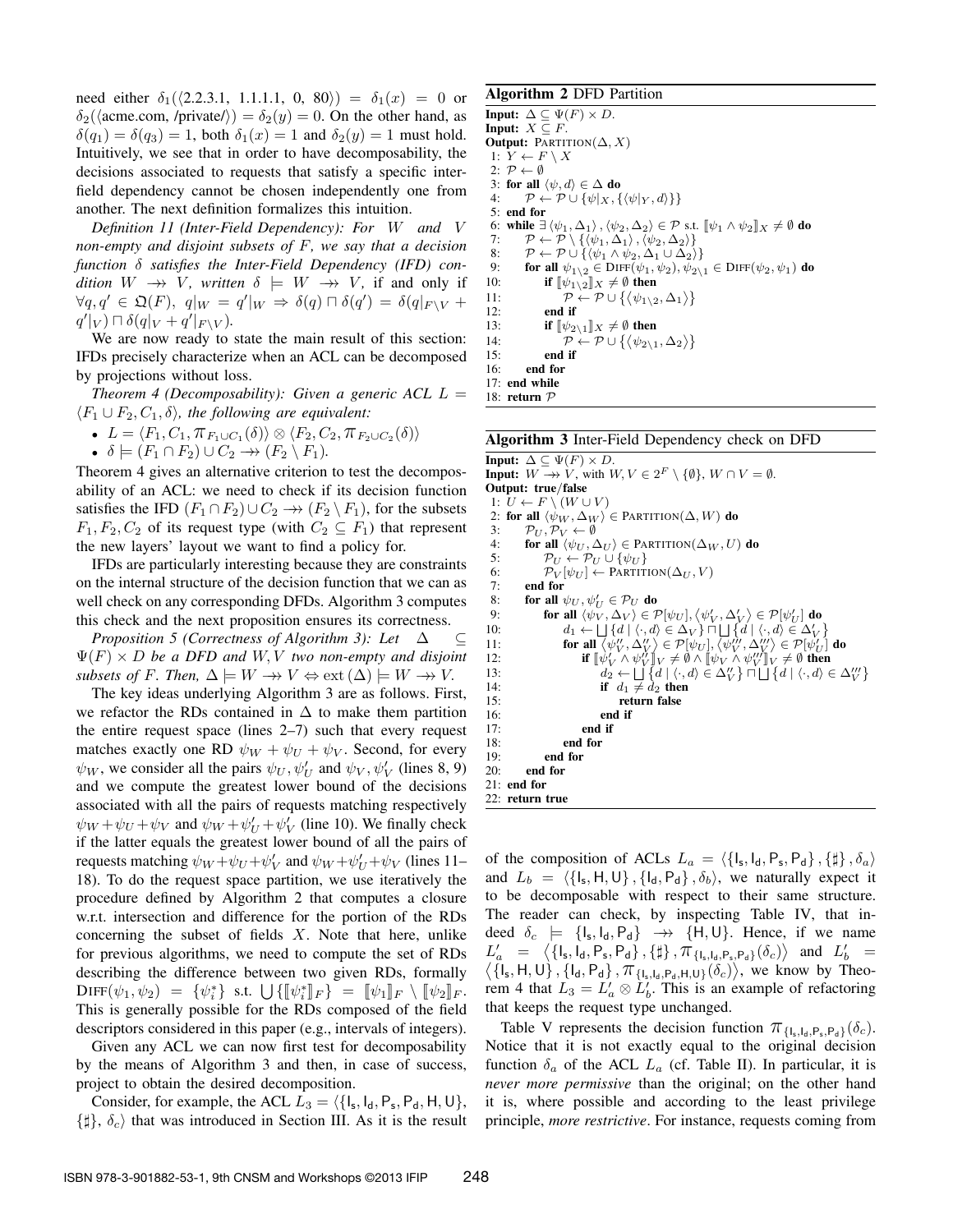TABLE V EXAMPLE PROJECTION  $\pi_{\{\mathsf{l}_s,\mathsf{l}_d,\mathsf{P}_s,\mathsf{P}_d\}}(\delta_c)$ 

| Iء                                                                                                   | ıч                                                                                                   | $P_{s}$                                                            | Pа                                                  | D |
|------------------------------------------------------------------------------------------------------|------------------------------------------------------------------------------------------------------|--------------------------------------------------------------------|-----------------------------------------------------|---|
| $1.1.1.*$<br>$1.1.1.*$<br>$1.1.1.*$<br>$1.1.1.*$<br>$2.2.*.*$<br>$3.3.*.*\ \&\ 3.3.3.*$<br>$3.3.*.*$ | 1.1.1.1<br>1.1.1.1<br>1.1.1.1<br>$1.1.1.*\$ 1.1.1.1<br>1.1.1.1<br>1.1.1.1<br>$1.1.1.*\$ 1.1.1.1<br>. | $\ast$<br>$\ast$<br>$\ast$<br>$\ast$<br>$\ast$<br>$\ast$<br>$\ast$ | $\leq$ 79<br>80<br>> 81<br>$\ast$<br>80<br>80<br>80 |   |

the 3.3.3.0/24 IP network and directed to 1.1.1.1, which were allowed by the original policy, are denied by the refactored version. This is consistent with the fact that such requests were anyway already denied in  $L<sub>b</sub>$  (cf. Table III). On the other hand, the decisions for all requests having source within 3.3.0.0/24 and directed to the rest of the 1.1.1.0/24 network, are refactored to ⊥. This is a consequence of assuming partial knowledge of the  $L<sub>b</sub>$  policy. Since additional information is required to decide on the usefulness of those permissions, the choice is left to the user who can either trust the original policy, i.e., change  $\perp$  to 1, or follow a more restrictive approach and change  $\perp$  to 0. Let us now try to refactor  $L_a, L_b$ to a pair of ACLs that have smaller request types. Suppose, for instance, to substitute the WS Web server of our scenario with one that does not discriminate requests on the basis of the IP source address; this means that the field  $I_s$  does not belong any more to the request type of  $L''_b$ . However, as shown by the counterexample given earlier to illustrate Proposition 3, we know that such a decomposition is not possible. This is indeed because  $\delta_c \not\models {\mathcal{U}_d, P_d} \rightarrow {\mathcal{H}, \mathsf{U}}.$ 

Had all the requests with H = acme.com in  $\delta_c$  been mapped to 0, the IFD would have been instead satisfied. In such a case we would have had a refactoring with a change in request types that simplified the decision function  $\delta_b$ .

## VI. RELATED WORK

The pioneering work of Moffett and Sloman [9] has opened a large avenue for research on policy conflict analysis in distributed systems and has been refined, classified and formalized in the network-level security field. For instance, Al-Shaer *et al.* [10] or Basile *et al.* [8] have proposed techniques and algorithms to automatically discover and manage inconsistencies between firewall rule sets. One key point of these techniques is to turn rule sets into an intermediate policy representation on which analysis is performed (e.g., ordered binary decision diagram [10], intersection closed semi-lattice of subsets [8]).

Although this paper does not focus on inconsistencies, it shares the abstract definition of devices and the ideas behind composition of policies to capture and analyze interactions between different layers. Related work on network-level analysis may complete our approach by providing means to deal with interactions between firewalls.

There exists a substantial body of work on combination of policies not limited to firewalls. Notably, several logical and algebraic approaches for composing and unifying access

control policies have been proposed quite recently [7], [5], [6]. Different algebraic varieties have been used to combine rich decision spaces, for instance,  $D$ -algebras [7], Belnap bilattices [6] or XACML tailored logic [5]. One of the goals is to provide mathematical foundations to the expressive XACML access control language and its many resolution strategies.

The algebraic structure chosen here for decision space is motivated by previous work which have shown the need for expressive ones. However, the goal is not to capture resolution strategies but to find a structure both expressive enough and sufficient to define a decomposition with good properties. The use of an expressive common pivot model like XACML, logical frameworks or subject-target-condition rules [11] is very interesting. However, this paper chooses a different perspective by sticking as closely as possible to the original policies. Algorithms 1 and 3 carry computation directly on original policies, with minimal prior normalization.

Our approach has a strong connection to the policy continuum model and the policy refinement problem. Davy et al. [12] model policies at different inter-related abstraction layers in what they call policy continuum. Based on this model, they devise a generic algorithm for policy authoring. Their notion of continuum level essentially corresponds to a view on the policies at a particular abstraction level. In contrast, our ACLs represent types of decision points that operate at different architectural layers, but being at the same degree of abstraction (which roughly matches to the lowest possible continuum level). A similar argument applies to many existing works on policy refinement [13], [14], [11]. Another key difference is that we start from interdependent concrete policies and we provide a device oriented decomposition instead of starting from high level requirements which are ultimately refined into operational policies. The refactoring problem studied in this paper is *bottom-up*: the global policy is nothing but the composition of all devices interacting along the network stack. By contrast, the policy refinement problem is clearly *top-down*.

Finally, the definition of access control layer is quite close to that of abstract access control systems [15], [16], [4]. The first two references formally compare the expressiveness of access control models with respect to the set of decision functions they can produce. Interest is not brought on the state but on the model itself, whereas we focus on the first. For the last, a set of desirable properties of abstract access control systems is identified. The question whether our decomposition technique still applies in their case is left for future work.

# VII. CONCLUSION

This paper proposes a relational oriented approach for access control policies decomposition. The key concept that captures decomposability is the inter-field dependency condition given in Section V from which an algorithm is derived. This algorithm works directly on a relational representation of access control policies. Relational database experts may have recognized the syntactical resemblance between  $W \rightarrow V$  of Definition 11 and so-called *MultiValued Dependencies* (MVD) introduced in [3]. The two concepts are related in the fact that